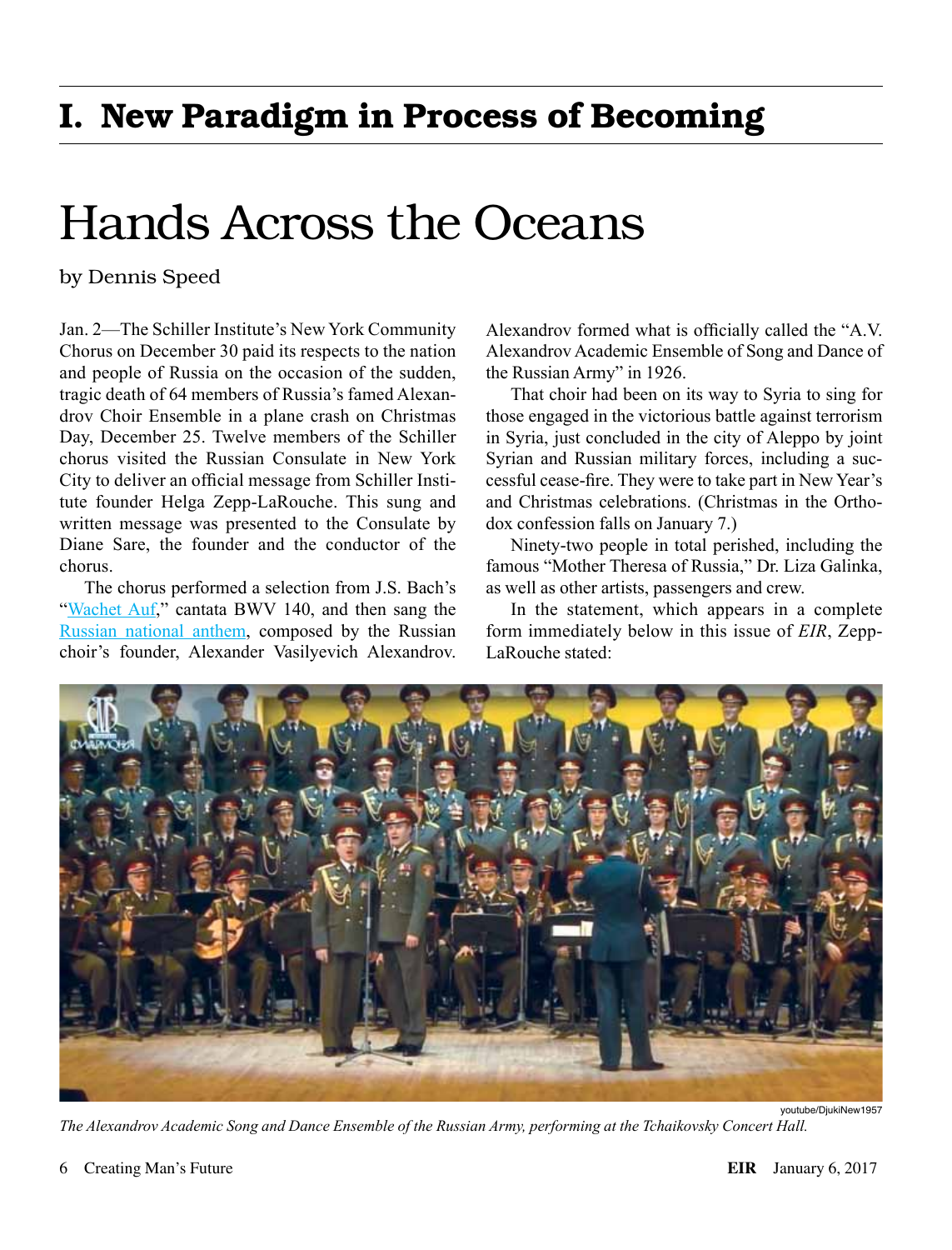The Alexandrov Ensemble has been an expression of the highest moral values of Russia and, like Classical choral singing in general, speaks to the soul and the creative potential of the audience. It is therefore extremely important that Russian Defense Minister Sergei Shoigu announced that he is initiating auditions to find the best talents to fully restore the ensemble.

The training of the singing voice is important for everyone, since a well-placed voice can express the creative intention of the composer and directly speak to the same creative faculty in the audience. It represents, therefore,



*Twelve Schiller Institute chorus members being greeted by an official of the Russian Consulate in New York City.*

an irreplaceable element of the harmonious development of the character.

I would therefore like to share with you the idea that, in addition to rebuilding the Alexandrov Ensemble, thousands of Alexandrov choruses could be established in schools all over Russia to honor the heroic contribution of Russia in the liberation of Syria and, at the same time, broaden the uplifting effect of choral singing to the young generation.

The New York City Police Department, represented by Lt. Tony Giorgio, founder and head of the New York City Police Band, was one of the first institutions in the world to mourn the loss. Giorgio was personally very familiar with the ensemble. "Giorgio recalled how the famed Red Army Choir teamed up with the NYPD Band to sing 'God Bless America' at the Quebec City Military Tattoo in 2011, a decade after the 2001 terrorist attacks that struck on New York and Washington, D.C.," recounted *RT Online*:

As the choir sang, Giorgio accepted a single white flower in memory of the lives lost on 9/11. Soloist Grigory Osipov, who led the Quebec performance, was among those who perished in the Tu-154 crash.

Within 24 hours of its being posted on various social media outlets, the Schiller performance had been viewed over a quarter-million times, primarily in Russia and Europe. As of this writing 450,000 persons have

viewed it, and there were thousands of comments, the vast majority of which were not only positive, but in one way or another directly referenced the spirit of brotherhood that Schiller's poem "Ode To Joy" also expresses, itself the embodiment of the Institute's universal cultural mission.

- You sang fantastically, thank you. I always knew that ordinary Americans were normal people and not spiteful.
- Thank you! This is the best thing that could be done. .. This is what real, honest people with a heart and soul are capable of!
- Actions like this reveal the greatness and culture of a nation.. . Thanks to the performers!
- This, too, will be blamed on Russian hackers.
- This is how understanding between peoples begins, which gives rise to friendship.
- The ordinary people in any country are brothers to each other, and it's a pity when mercenary politicians promote quarrels among them. Thank you, Americans!
- How are our rulers going to rob us, if we live together in peace? That is their nightmare.
- St. George ribbons. Americans with St. George